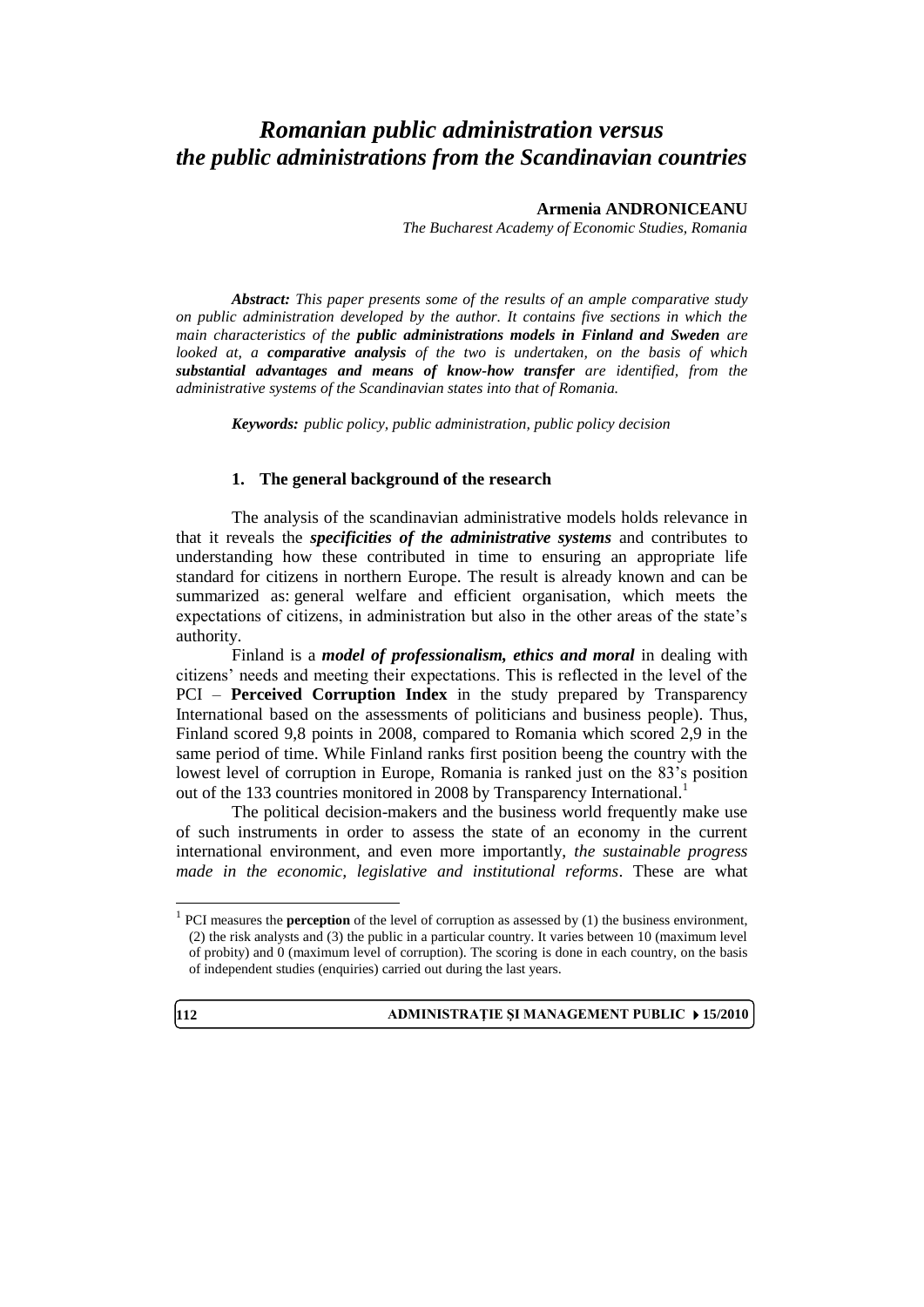ultimately generates the success and security of business, the economic, social and political stability of a country.

Sweden is one of the world's most developed countries, with some of the highest scores of *demographic and economic development indexes* (ranking 6th in 2008) and also a high value of GDP per capita (over 20.000 USD). It has to be noted that in 2008, Sweden had the highest level of *investment for research and development* in the European Union (over 3% of GDP). Unlike in the other developed countries in the European Union, in Sweden, during the 1990's, the public service sector registered the *highest dynamic in the number of jobs*, accounting for over 60% of the GDP increase. This is why the example of Sweden must be taken into account, because in Romania, too, there is need for investment in development and research, which would entail a better education of the population but also allow for *improved transparency, functionality and efficiency*, once this information and knowledge are assimilated into the public sector.

#### **2. The main similarities between the administrative systems of Finland and Sweden**

The *head of state* has more or less a symbolic role in both systems. The similarity consists of his/ her *prerogatives in relation to the Executive*. Thus, in Finland, the president nominates his candidate for Prime minister; in Sweden, the king or queen has mainly official and ceremonial duties but recently the head of state has been attributed the right to nominate the Prime Minister.

Within the organisation of Parliaments in both countries there is a *structure with similar prerogatives:* in Sweden, a presidium formed of 4 spokespersons, of whom one representing Parlament as an administrative structure (Talman), which coordinates the activity of Parliament and is chosen from among the members of political parties; in Finland, Parliament chooses a spokesperson and two deputies responsible for planning and approving the agendas of plenary sessions as well as for other additional issues discussed within the plenum.

Both states have a *single-chamber Parliament*. The Swedish one has 349 de members and the Finnish one 200 members, all of whom are chosen by direct vote every 4 years.

Another similarity regards the *legislative initiative* which in both cases is a prerogative of the Government. However, members of Parliament can also initiate billls.

Structures with similar responsabilities also function within the *Cabinet of the Prime Minister.* In Sweden, within the Cabinet there is the Stadtradsberedningen – Bureau of the Prime Minister, comprising approximately 55 persons and consisting of two sections: the Unit for Political Information and Counselling with members of a specific political affiliation, organised on the basis of clear principles, and the Legislative Department where the members are nonpolitical and take part in all constitutional and legal procedures. In Finland, the Bureau of the Prime Minister is organised as a ministry and has three departments: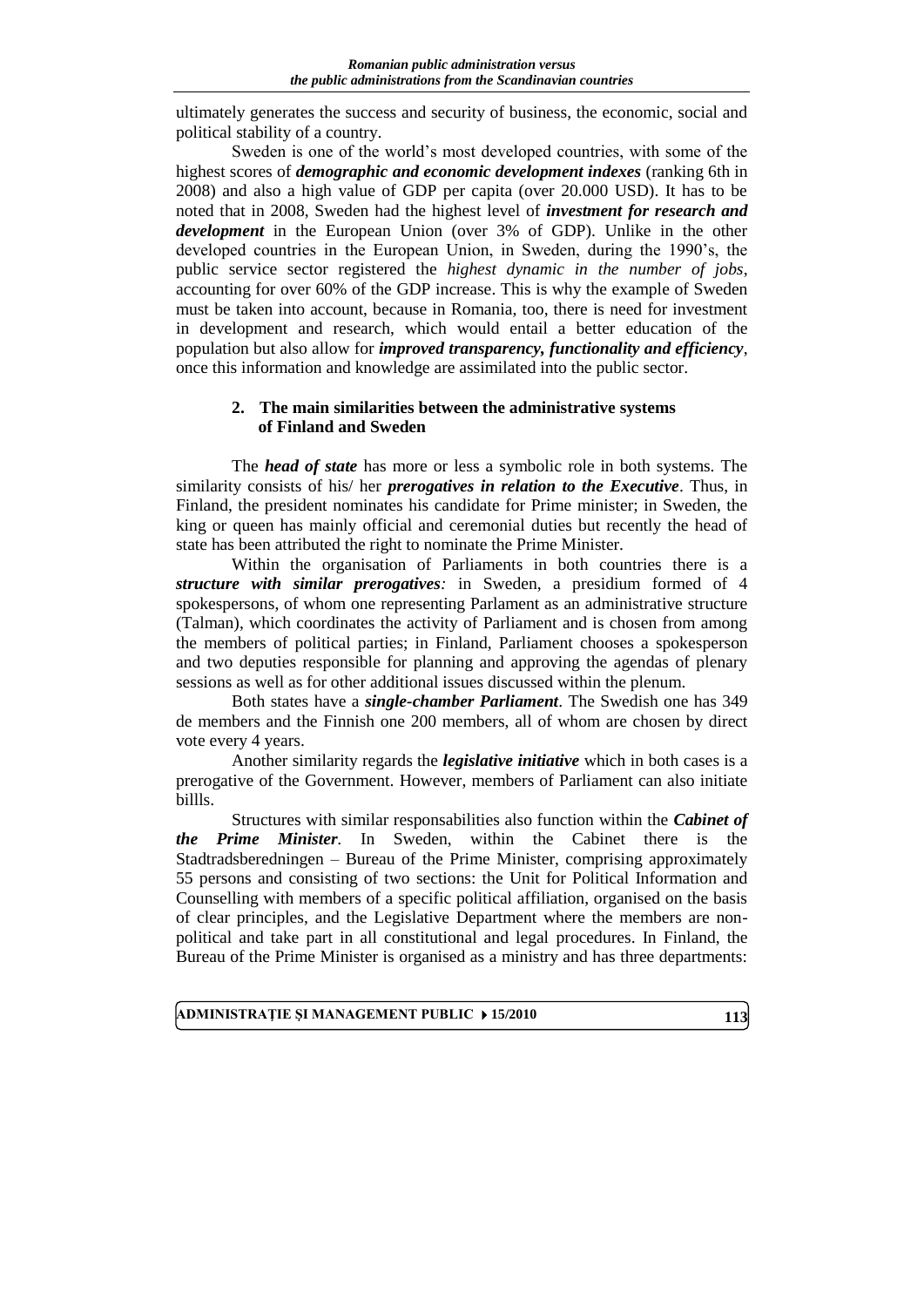the General Department (administrative activities, translations and archives), Information Department and the Group for Public Policy Planning.

In both states the *public administration is structured on three levels*: national, regional and local; also, institutions at the lower levels have as main responsibility the implemenation of decisions taken at the superior levels. Howevere, from the point of view of decentralization there are major differences which will be dealt upon in the next section.

It should be noticed that both administrative systems acknowledge the European level as distinct and having a major impact on governance but also on the day-to-day life, which justifies the legitimacy of representatives in the European institutions.

#### **3. The main differences between the administrative systems considered**

To begin with, we must notice that Finland is a *presidential republic* whereas Sweden is a *constitutional monarchy*.

The Swedish *judicial authority* has a distinctive feature in that a special administrative court exists, known as the Superior Administrative Court.

Another distinction can be made in what regards the *fundamental legislation*. Thus, the Swedish constituion adopted in 1978 is based on three fundamental laws: the Governance Act, issued in 1974, the Succession Act, adopted in 1810 and the Freedom of press Act, issued in 1949. In 1991 a fourth fundamental law was included, regarding the freedom of speech. The Finnish constitution has no other fundamental acts, only ordinary legislation detailing its provisions.

În what regards the *procedures for preparing draft legislation* by the Government, they differ substantially from one system to another. Thus, in Finland all ministries form together the State Council, which has the responsability of drafting the bills which are forwarded to Parliament in the name of the President of the Council – Prime Minister. The ministers carry out their duties within their respective ministries but at the same time also within the State Council. The latter implies participation in the Committees of the Cabinet, plenary and presidential sessions. The ministries also deal with a substantial load of administrative issues within the competence of the central level of government.

The weekly agenda of the Government includes, in addition to the activity within the ministry, a series of *special reunions* such as: the Cabinet Committee for Finance, the Plenary session of the Government, the Presidential session, the Governmental Evening Session, the Cabinet Committee for Security and Foreign Affairs, the Cabinet Committee for European Union Affairs, the Cabinet Committee for Economic Affairs.

The proposals for decisions are fundamented by the civil servants employed in ministries. The proposal supported by the most votes is adopted and in case of equality, the head of cabinet has the decisive vote.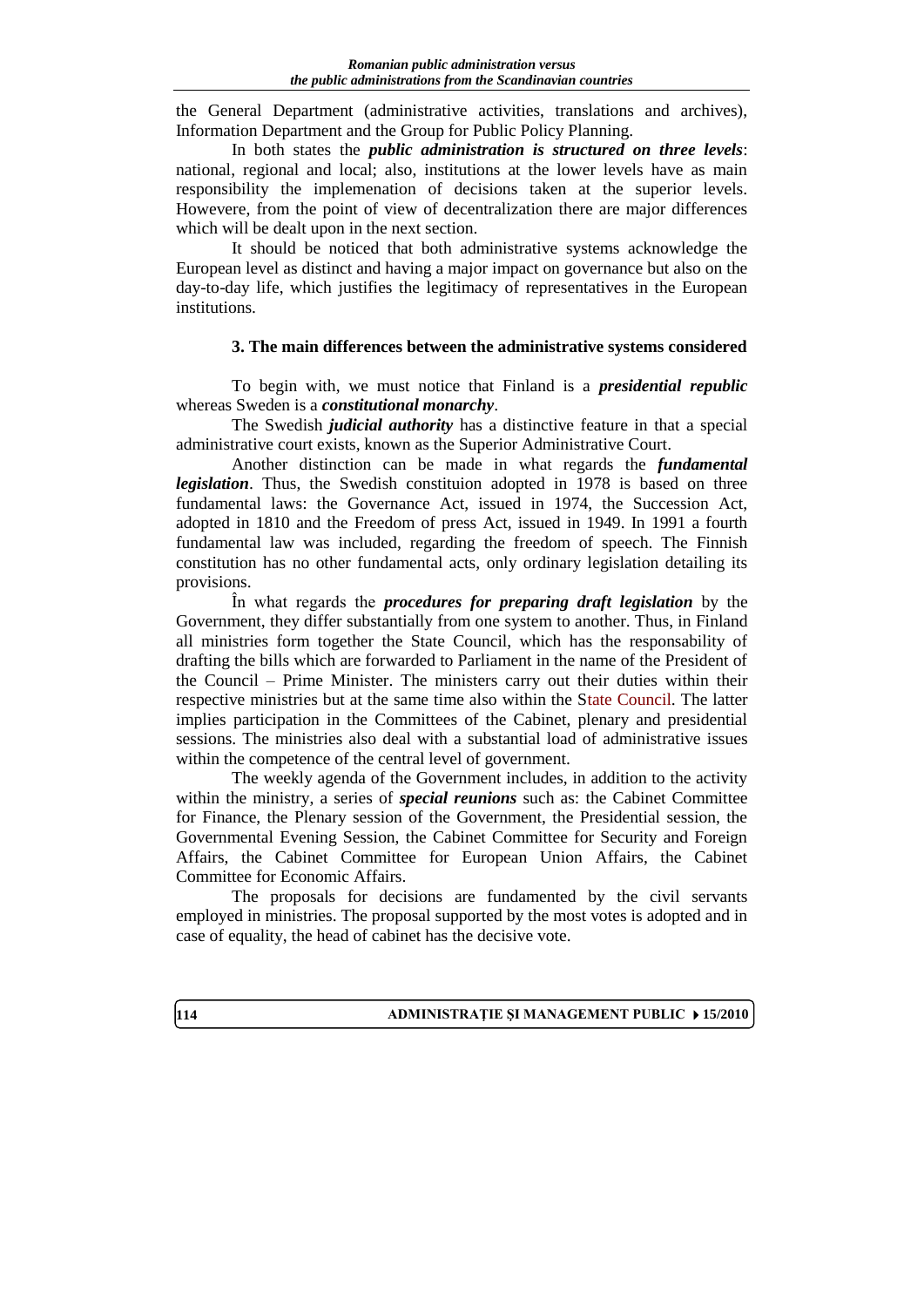Another specificity of the Finnish model is the Governmental Evening Session, or the « Evening school«, which plays an important role in the decisionmaking process of the Government. The Session is an informal, confidential framework for meetings of the State Council members, where important debates take place on policy matters and where most of the times decisions are initiated and subsequently analysed, approved by the Council and forwarded to the Parliament in the name of the President. Experts in various fields of interest can be invited to take part in these reunions.

In Sweden, the members of Cabinet meet quite frequently, and hold plenary, formal meetings each Thursday, in which decisions are taken. The plenary sessions of the Cabinet are chaired by the Prime Minister. The Cabinet decides on governmental policies, while lesser issues are discussed separately by the ministers or within small groups formally recognized by the Government. As can be seen, a certain tendency to centralize power can be observed within the Government, but it is counterbalanced by the large number of agencies and commissions in its subordination, with clearly set prerogatives. This means that other important public policies decisions are taken by the independent agencies in the subordination of ministries and by the groups at district level. In fact, *only political decisions are taken at Cabinet level*.

One of the reasons why Swedish ministries are of rather small dimensions is the important role of the *numerous committees and commisions* functioning alongside them. Currently there are almost 200 such committees and commissions with permanent activity.

The *Swedish public management* marks another distinction between the two administrative systems in that it comprises groups and institutions for research operating alongside various universities, e.g. the Policy Division within the Ministry of Finance, the National Institute for Economic Research (KI) and the Swedish Statistics (SCB). In addition, the Government can resort to commissions (committees) for information (consultation) and enquiry. These gather together Members of Parliament, decision-makers and any other organisations with a stake in the issue under debate, science experts or representatives of administrative structures. The total number of people taking part in such a commission (committee) cannot exceed 10.

Distinctions can be made also in the *local administration*. In Finland, the government does not exercise direct regional administration but municipal federations can be set up on the basis of substantial relations of cooperation. Large federations have emerged as a consequence, especially in health and education. In Finland there are more than 400 such municipal federations and approximately 460 municipalities divided into two categories: districts and cities.

The Constitution grants municipalities the *right to self-governance* and guarantees them a high degree of autonomy.

Municipalities collect taxes and receive substantial financial support from the state budget in ooder to maintain the decentralized structures of the state. The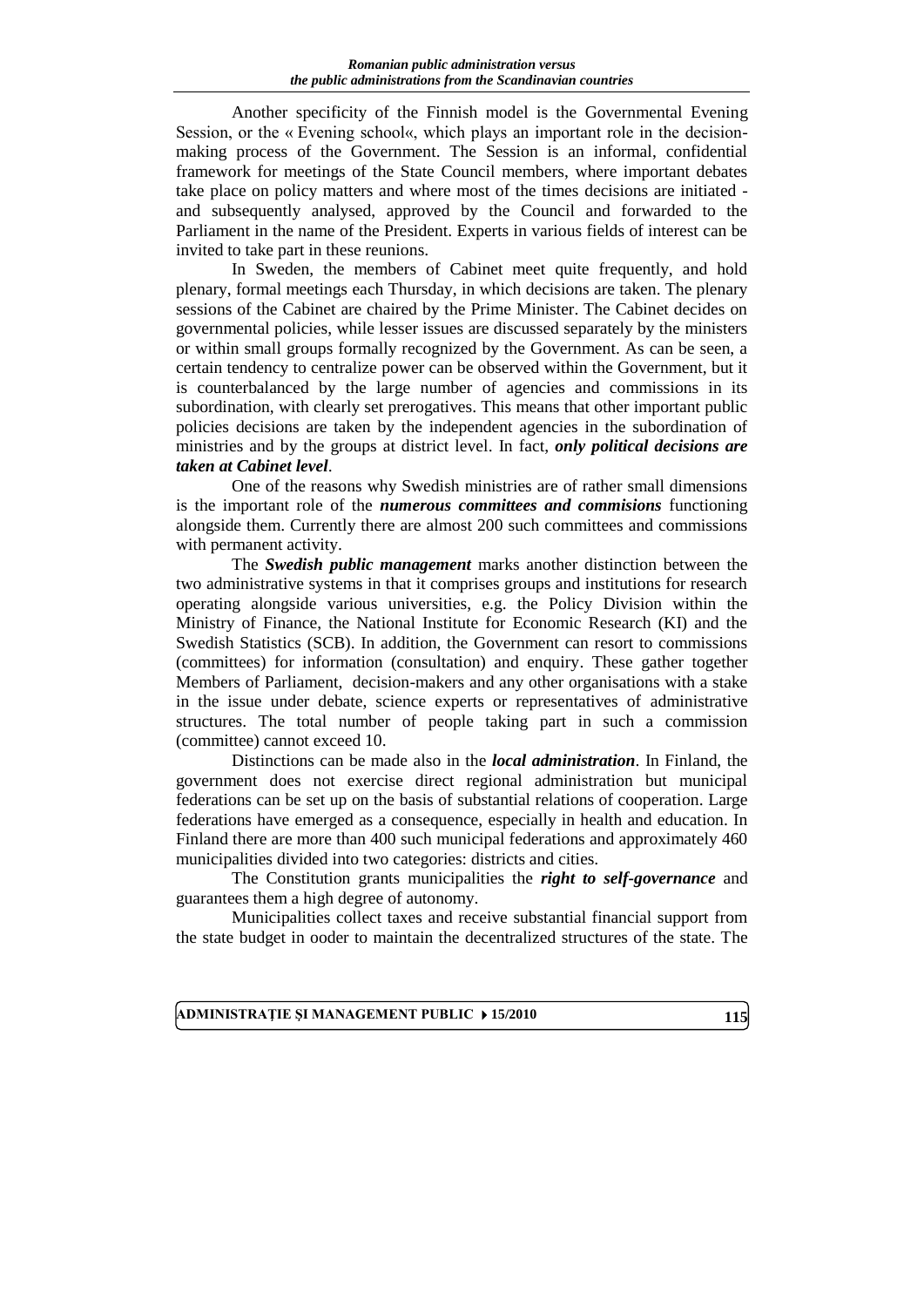main responsiblity of municipalities is to provide public services to citizens, especially in health, education and social care.

The *Municipal Council* or the *Municipal Government* is the authority with the *greatest decision-making powers* at this level. It comprises between 17 and 85 members (depending on the population of the municipality) elected by direct vote every four years.

In Sweden, the Central Goverment is represented at regional level by the *District Administrative Bureaus* (lansstyrelse), run each by a Governor appointed by the Government for a period of six years. The other members of the District Administrative Bureaus are appointed by the district counsellors.

The main responsability of the Bureaux is to represent the Central Government, particularly in matters of regional planning, coordination and administration at district level. In addition, several *Central Agencies* have regional offices, often even at district level, run by the *District Governor*. The district counsellors (landsting) and municipalities or communes (kommun) play an important role in public management.

### **4. Main advantages and limitations of the administrative systems considered**

On the Swedish model, we notice the *multitude of independent agencies* affiliated to ministries, of groups at district level as well as the numerous commissions and committees operating alongside ministries. This amounts to several hundreds various agencies and state bureaus involved in the public service.

Besides these groups there are *80-90 central bureaus and agencied with decision power delegated by the Government*, e.g. : The National Bureau for Health and Welfare, The National Tax Bureau, The National Agency for Education, The National Bureau for Agriculture, The National Bureau for Family Protection, House Building and Planning, The National Bureau of the Police etc. They are all *independent*, run by a General Manager appointed by the Government for a period of 6 years and submit proposals for debate by the Government. They are a clear example that, even when part of a centralized system, government structures can, by being locally represented and having clear prerogatives and duties, objectively assess and reflect regulatory needs, which will subsequently allow for smooth and efficient implementation by the local authorities.

The Swedish tradition for strategic approach to problems (long-term thinking) led to the creation of a *flexible and pluralist system* which comprises groups, research institutions and universities. There are also other structures functioning alongside ministries or within permanent bureaus which issue periodic specialized reports. In the case of legislation being initiated by the Government, a rather large number of persons and institutions are or can be involved, in terms of being consulted or approving the content of the draft. They can be part of commissions (committees) of information (consultation) and enquiry (Members of Parliament, decision-makers in the public system, other organisations holding a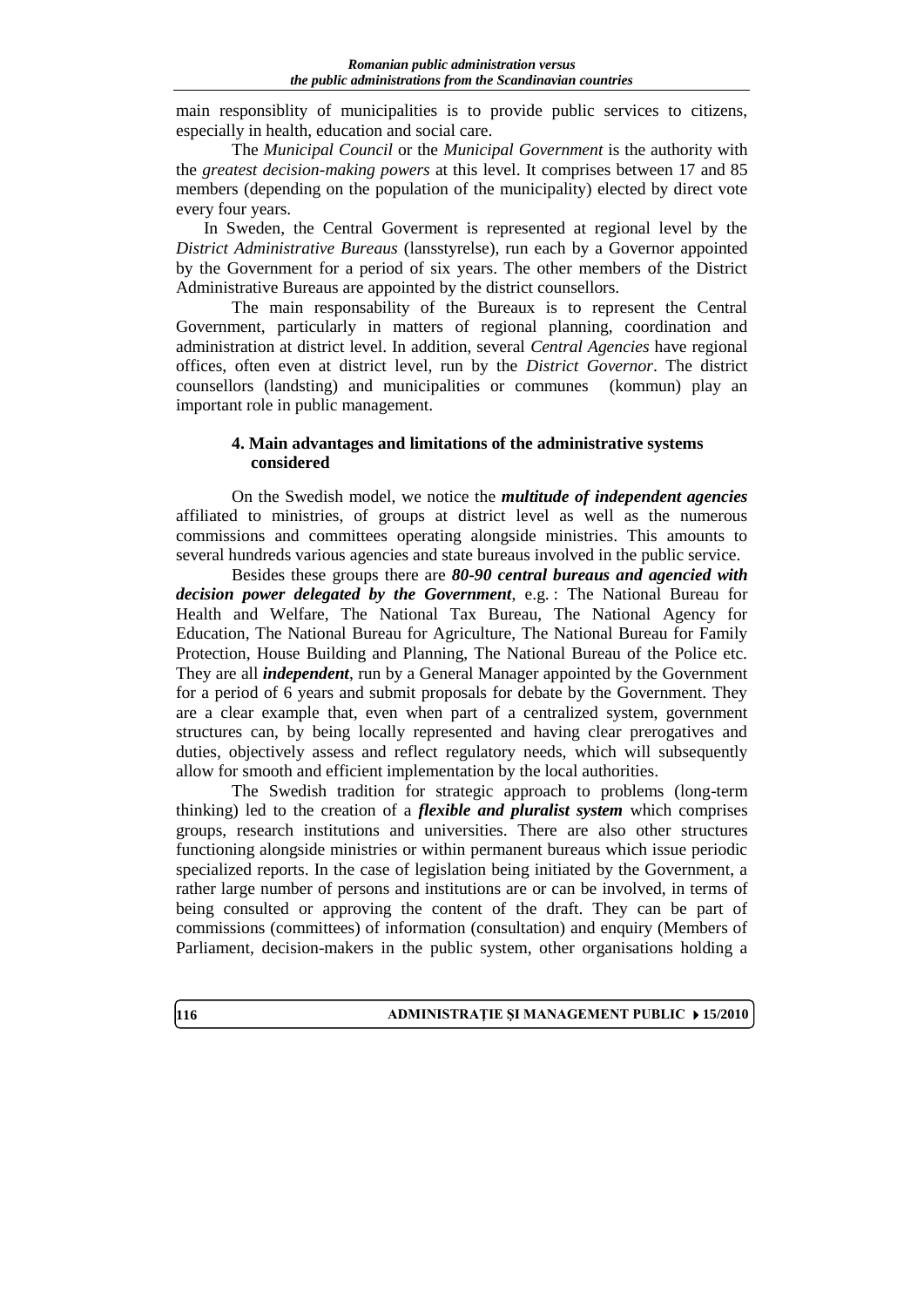stake in the issue under analysis, science experts or representatives of administrative structures). The reports of commissions are sent to the responsible minister, to the administrative agencies and non-governmental organisations for analysis. Any organisation, regardless of its scope of activity, can send its opinions to the responsible ministry. The draft legislation is thus analysed and can provide a basis for proposals of public policy proposals forwarded to Parliament.

The entire process is often time-consuming but is considered as a democratic means of carrying out the activity of Government. It offers opposition parties and social organisations taking part directly or indirectly in public policy decision-making, an opportunity to inform the Government of their views before it reaches a decision.

Top management personalities in industry, trade or other sectors can be invited to participate in the discussions which take place within the Consulting Commissions/ Committees.

Concerning the Finnish system, it is considered that the existence of the *Superior Administrative Court* is an advantage as it marks a clear delimitation between the courts which guarantee a firm and independent enforcement of justice and those which stimulate authorities to efficiently accomplish their duties. The setting up of such a separate court is desirable also in the Romanian system – besides, it already exists in the French model and other western European systems.

In the Swedish model, it can be noticed that the system is rather centralized, as the Heads of the district Administrative Bureaus are appointed by the Government for a 6-year mandate. This comes as a limitation especially compared to the Finnish system or even the Romanian one, where local authorities are elected by citizens. Moreover, in Finland there are no central control structures at local level, due to the high administrative autonomy of municipalities.

A limitation of the Finnish model is the *monopoly held by the state on certain public activities*, which, transfered to the private system, could prove to be cheaper and consequently, more competitive.

Also in the Finnish system, the associations/ federations of regional and local authorities have an *ambiguous and often incoherent status*. A clearer specification of the scope and range of duties would most probably mark an improvement in the functionality of these structures.

## **5. Main aspects applicable in the Romanian system**

From the point of view of the model of governance, Romania is a *presidential republic*, like Finland.

In a comparison of the *central government system*, it must be noticed that the Romanian model is more compatible to the Finnish one, from the point of view of decision-making procedures within the Government. Thus, in Romania, draft legislation and decisions are fundamented and prepared by ministries, and if more of them hold a stake in the respective issue, they are all consulted. However, the final decision is taken by the Government as a whole, during the Government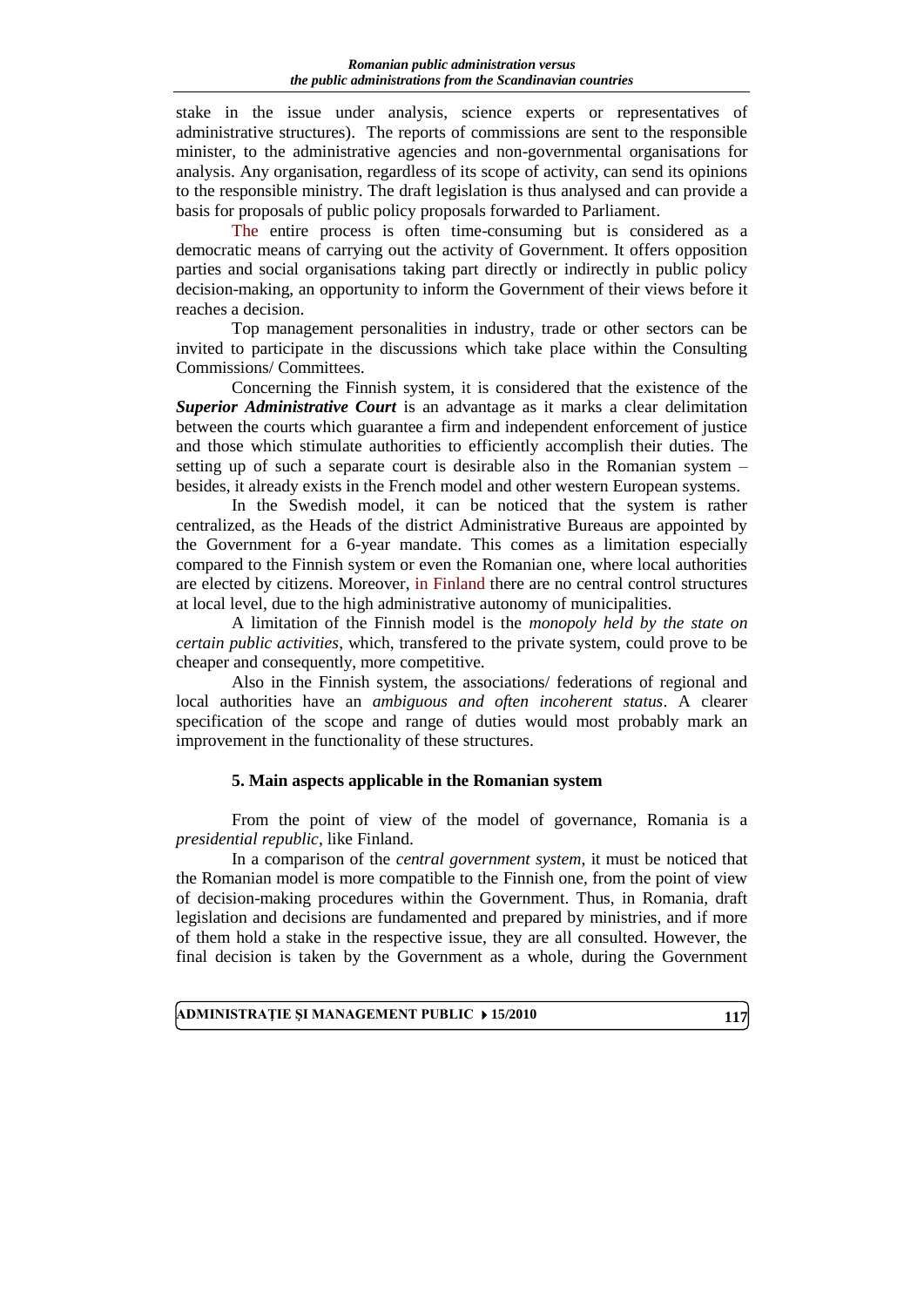meeting. Here we see another difference between the Romanian and the Finnish model, which is a similarity to the Swedish one. The Romanian administrative system does not provide for so many ways in which members of the Government can meet. Members of the Executive in Bucharest only gather together in plenary meeting once, and exceptionally twice a week. This is the same in Sweden. In addition, the informal environment for negotiating politisc and public policy decisions which the «Evening school « provides has no correspondent in Romania although reality has shown that decisions are most of the time taken at this level. It should, however, be mentioned that political leaders in Romania do organise, rather frequently, meetings for debate and often making political decisions, or simply analysing issues on the public agenda. Starting this year, 12 committees and special commissions have been set up for analysis and decision-making in public policy matters.

The *electoral system* in all three countries includes parliamentary elections every four years. The length of mandate for the Heads of state differs significantly – the President in Finland is chosen every 6 years, in Romania every 5 years and in the case of Sweden, as constitutional monarchy, the the kings fulfills this duty for his lifetime.

In terms of the local administration, the Romanian system is closer to the Swedish one, as it is still rather centralized and more under the control of central authorities. There is, however, an important difference in what regards the *large numbers of independent agencies in Sweden* in the coordination of ministries, and of groups at district level, with clearly-set decisional powers. While agencies also exist in the Romanian system, they are however subordinate from the decision point of view either to one or more ministries, or to the Chancellery of the Prime Minister.

In what regards the court system in Romania, it is much closer to the Finnish one, as it is *structured on three levels*: local, district-level and appeal courts. However, law suit procedures in Finland, in the case of local courts for example, also include a panel of jurors comprising 5-7 members, which is not encountered in the Romanian system. Nor does the latter have a Supreme Administrative Court for judging cases in which state institutions are involved. In Romania, such cases are addressed by courts that have special departments for matters in the administration.

Romanian institutions for training public servants resemble those in Sweden – we are here referring to the National Institute for Administration involved in *the training and specialization of personnel* from central and local level as well as the National Agency for Civil Servants, with a role in the management, monitoring and control of civil service. In Sweden, the Ministry of Finance plays an important part in human resource management. The National Agency for Governmental Employees, in the subordination of the Ministry of Finance is responsible for collective contracts and implementing the personnel policy in the public sector.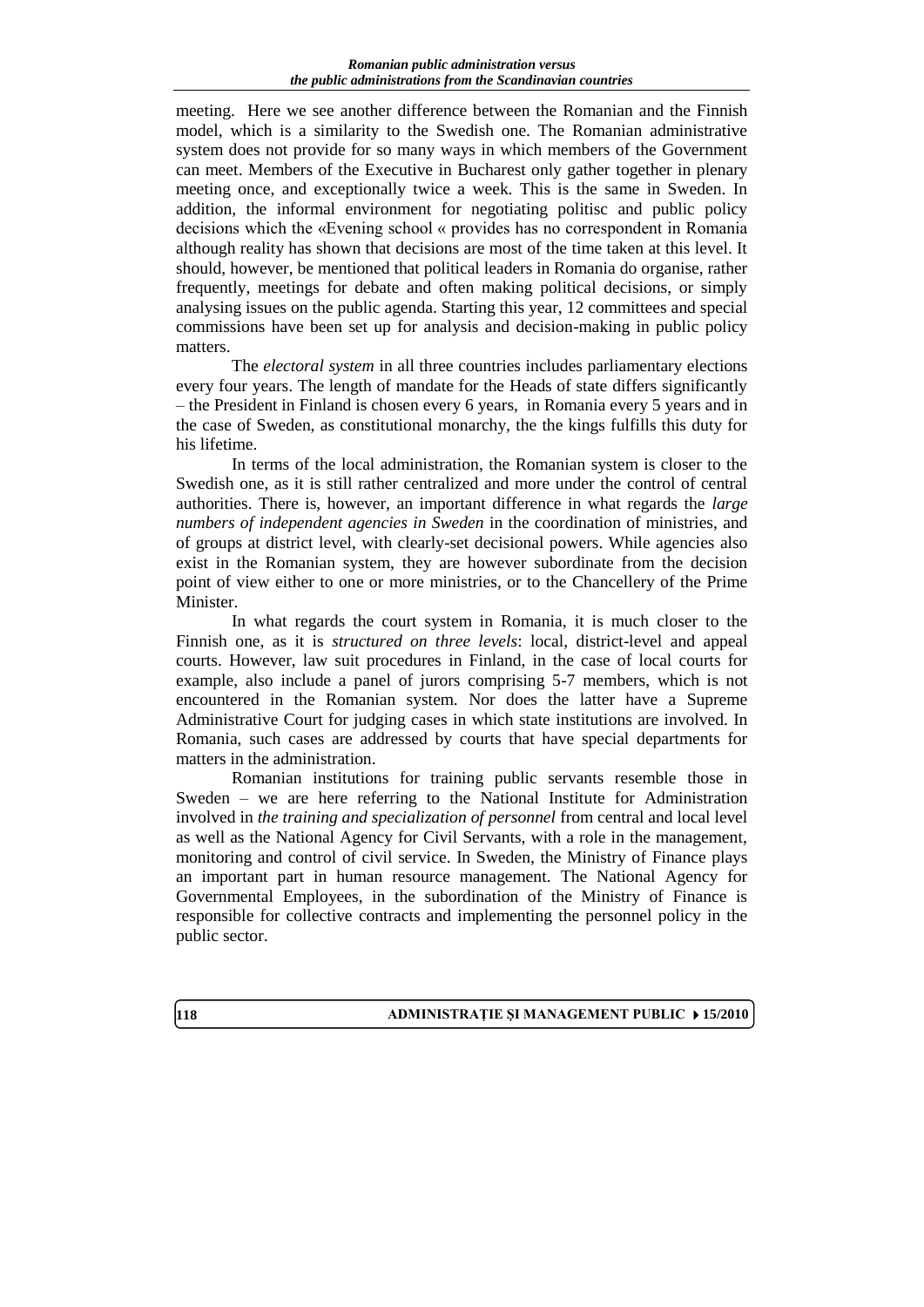A characteristic of the Finnish system which could be usefully adopted is the reduced *number of departments in ministries -* between 4-7. In Romanian ministries on average there are more than 13 general directions. This amounts to unnecessary fragmentation and overlapping responsibilities in areas where more consistency and uniformity is needed for efficient decision-making. In this respect, a careful restructuring would be required to change the organisational structure of ministries after the special analysis, so that overlapping of responsibilities among departments is eliminated and they are clearly and coherently organised. Such a restructuring would substantially contribute to a unitary coordination of sectoral policies.

Another specific characteristic of the Finnish system are the *relations between Government and Parliament*, both at central and local level. Each year, the Government presents to Parliament a report on the improvement of administration at central, regional and local level. It is considered that such a reporting system can only contribute to fulfilling the imperative need for developing managerial and financial autonomy of local authorities. The system can influence and ensure coherence and strategic planning that is clear enough to contain priorities, objectives, actions, resources and deadlines. It is worth noticing the importance laid on *governing principles* in Finland, for example the respect for minorities; this is reflected in the way that the Finnish government, unlike in Sweden or Norway where the Sami population was assimilated, has protected this minority by promoting and respecting its cultural values, including by setting up a representative institution with decisional and administrative responsibilities – the Sami Parliament.

It is also significant to notice that Finland has two official languages, Finnish and Swedish, although the Swedish population is estimated to only approx. 5% of the total. This recognition is reflected in many areas of public life, from public administration, where employees must master the language and use it when necessary, to education, where it is a mandatory subject up to the high-school level, and sometimes even in universities, and to the bilingual messages (often adding the English translation) on all orientation and information signs.

Although the article presents only *some of the results of a more ample comparative study on public administration*, beyond the theoretical contribution there is also a pragmatic dimention of the research – identifying several *means of know-how transfer from the public administration of the scandinavian countries to the Romanian system*, thus offering an important support in adapting the latter to the specificities of the European context.